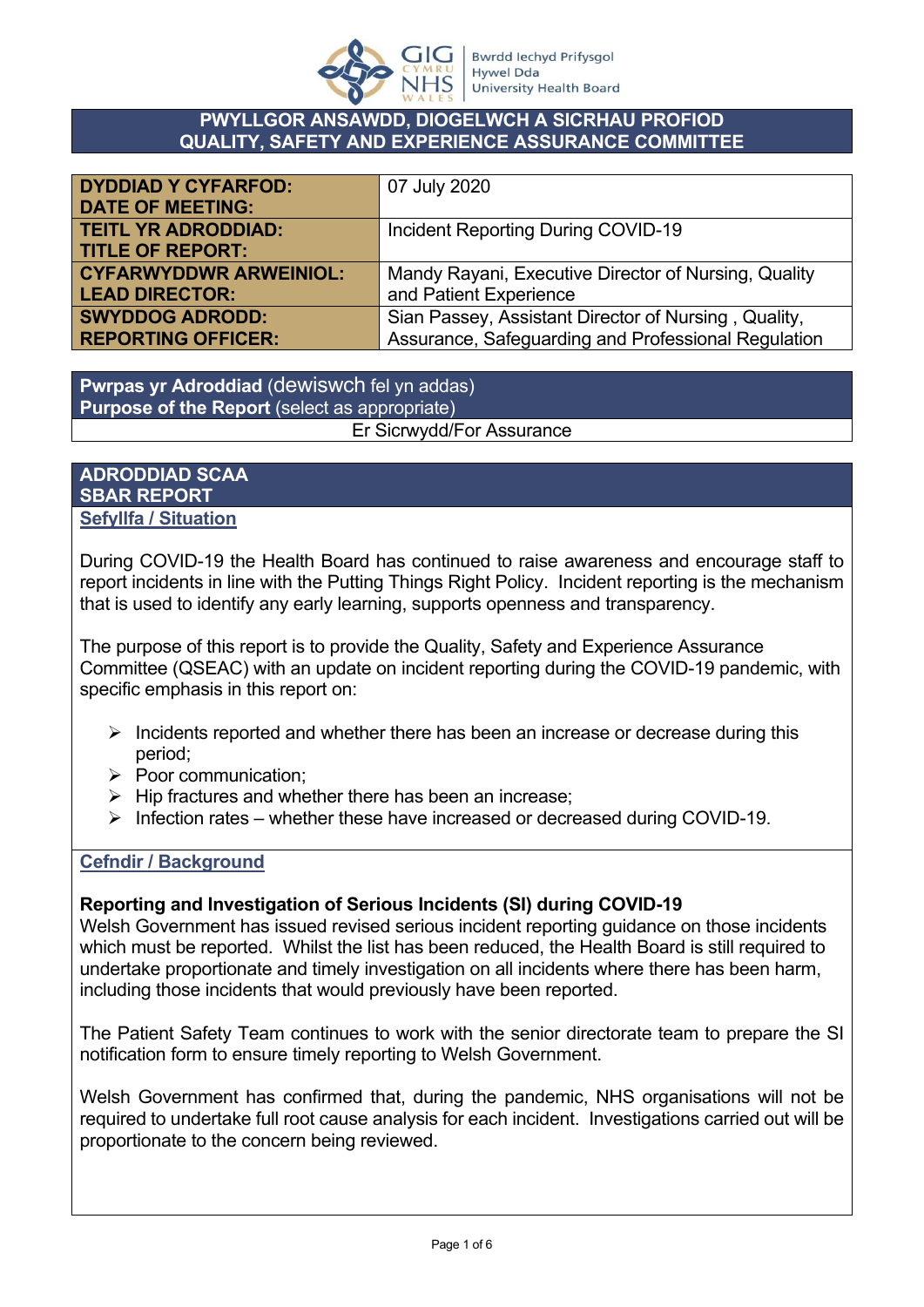#### **Asesiad / Assessment**

#### **Incident Reporting**

Between 1<sup>st</sup> March and 19<sup>th</sup> June 2020, 3964 incidents were reported compared to 4817 incidents for the same period in 2019.



**Table 1**: Incidents by Reported (Month and year) and Severity



Whilst there appears to be a significant drop in the number of patient safety incidents reported in March, April and May 2020, further analysis using the patient safety incident data from the Quality Dashboard and the admitted patient data in IRIS shows that on the acute sites, there has been a rise in the number of incidents per 1,000 patients during this period compared to the same months in 2018 and 2019. It is difficult to identify why this has occurred, a snap shot review of incidents undertaken does not appear to identify a specific reason for this increase; anecdotally it has been suggested that this could be related to the acuity of the patients during the COVID-19 period, however the assurance team will continue to monitor this and identify themes.

## **Specific COVID-19 reported incidents**.

In order that the HB captures specific COVID-19 related incidents, additional categories have been added within Datix. To date, there have been 37 patient incidents reported and 29 staff incidents reported between March and June 2020.

## **Key themes relating to incidents included**:

- Incidents where a patient has potentially acquired COVID-19 whilst in hospital. These incidents are in the process of being scrutinised (see paragraph below regarding the all Wales toolkits).
- Patient and relative understanding of visiting restrictions and isolation these incidents were reported early in the pandemic. Public Health communication messages at this time were being strengthened daily, following which similar issues have not been reported.

## **Staff members testing positive for COVID-19.**

Following meetings with both Health and Safety and Infection Control teams and prevention leads, it has become evident that there has been a number of reports where staff have reported positive with COVID -19. These reports are currently recorded on other systems and not consistently on DATIX, and as a result it has been difficult to identify the numbers of staff this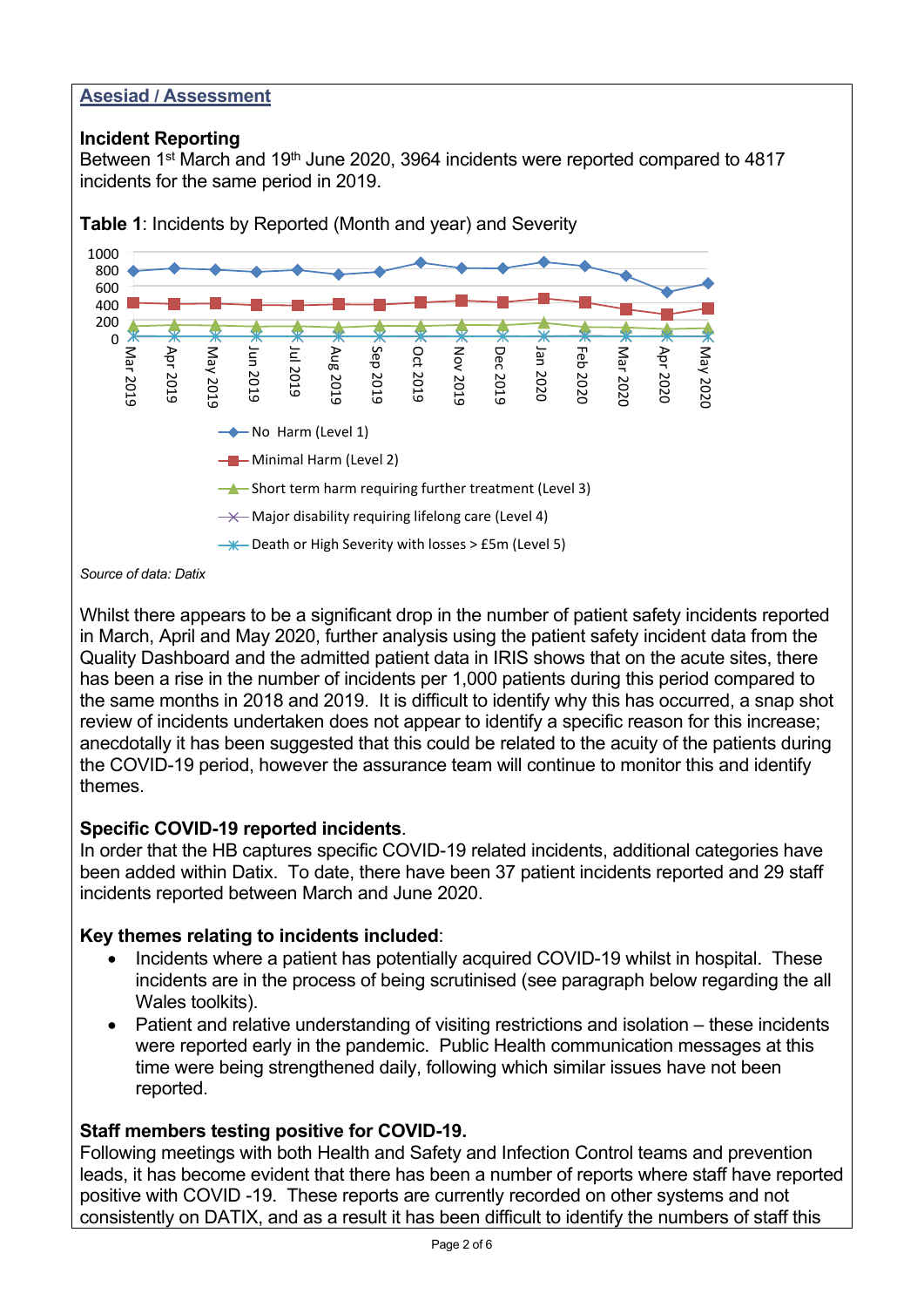has affected. Where it is suspected that COVID-19 was acquired within work, these will now be reported on DATIX and a review will be undertaken using the all Wales toolkit (described below), with feedback presented to the Health and Safety Assurance Committee (HSAC).

# **All Wales Approach to the Review of COVID-19 Cases**

The Heads of Patient Experience (HOPE) Network recommended an all Wales Framework for investigations – Staff COVID-19 cases be developed, particularly for use where COVID-19 has been contracted during work or where death has been attributed to COVID-19.

The current draft of this toolkit is being tested, in Health Boards and Trusts. To date this has not been used in Hywel Dda however, the assurance team are working with staff within Health and Safety and Infection Control teams to consider how these tools can be used.

An all Wales Framework for Investigations – Patient COVID-19 cases is also being developed. Incidence of positive COVID-19 results are captured on ICNET. Using the data within ICNET can also identify cases where the infection has potentially been acquired in hospital i.e. acquired 14 days or more after admission. It has recently been agreed that cases of potential hospital-acquired COVID-19 will be captured on Datix in order that a proportionate and appropriate review can be undertaken. Phase 1 will focus on the patients who have died and phase 2 will include a thematic review of patients. An update on progress related to this will be reported to the Infection Prevention & Control Group and any quality issues will be escalated as required through appropriate committee structures.

## **Communication related incidents**

#### **Handover**

This included incidents where issues were reported relating to handover between wards and or departments of patients suspected of being COVID-19 positive and as a result the appropriate Personal Protective Equipment (PPE) was not worn (in all cases reported, the patients were found to be COVID-19 negative). Following a review of these incidents, it is clear that verbal communication was not appropriate, and as a result the individual staff were spoken to. A seven minute briefing on handover and communication is in the process of being developed to support awareness raising.

## **Staff Understanding of PPE**

These incidents were reported early on in the pandemic, and in the main related to staffs understanding of guidance at a national and local level. Further guidance and clarification was issued and there have been no further reported incidents of this nature.

#### **Hip and Femur Fractures**

At the May 2020 QSEAC meeting, a concern was raised in relation to an increase in the number of hip fractures in the community that had been reported. The Assurance and Safety Team reviewed the DATIX system to consider the number of in-patient falls resulting in hip fractures and noted no significant increase. To support this review, the team also liaised with the relative clinical nurse specialists on each of the sites to gather information on the data that is collected for the [National Hip Fracture Database.](https://www.nhfd.co.uk/) It is of note that in April 2020, the data was expanded to include fractures to the shaft of the femur as well as fractures to the neck of the femur, which could account for the perceived increase.

The local data from this system is provided to the Trauma and Orthopaedics Directorate by the Clinical Audit Team on a quarterly basis. A quarterly snap shot report of the data is provided by the Clinical Audit Team which provides a comparison against the same quarter for the previous year. A multidisciplinary hip fracture meeting, chaired by a Trauma and Orthopaedic Consultant, is held on each site. Under normal business, the data is scrutinised in detail and improvement and learning identified.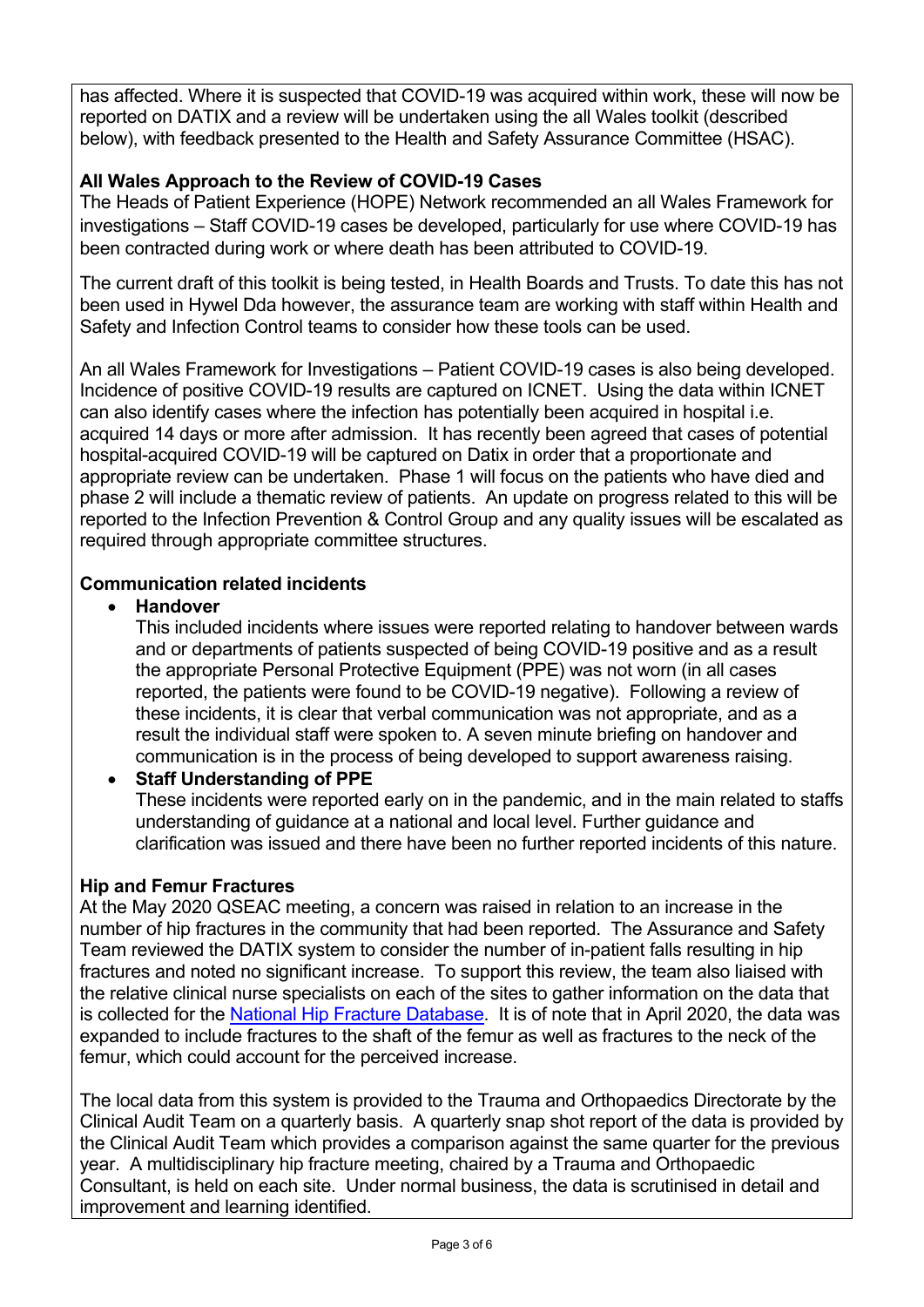The minutes of the multidisciplinary hip fracture meetings are presented to the Scheduled Care Quality and Governance meeting where exceptions and concerns can be raised.

At this time, there is no evidence to suggest there has been a rise in the number of femur fractures (shaft or neck of femur) in Pembrokeshire or Ceredigion, however there is a slight increase in Carmarthenshire. This will be scrutinised at the multidisciplinary hip fracture meeting scheduled for 1<sup>st</sup> July 2020 and reported to the Scheduled Care Quality and Governance meeting and escalated to the relevant committee following these meetings.

#### **Infection rates – whether they have increased or decreased during COVID-19.**

In looking at infection rates across the Health Board there has been a decrease in numbers in comparison with the equivalent time period for 2019/20. However, when considering the rate per 1000 admissions, there has been a significant increase in all infections. This is due primarily to the drop in hospital admission numbers for the first quarter (Q1) 2020/21, and possibly that patients themselves were delaying admission until they were very unwell due to anxieties around COVID-19. Furthermore, there are other pockets of concern, such as the slight increase in the base rate of *C. difficile* in Glangwili General Hospital (GGH). As a result the Infection Prevention and Control Team is working with the Antimicrobial Pharmacist to establish whether any common threads can be identified and the stewardship of antibiotics will be reviewed. There has also been a rise in the number of E.coli Blood Stream Infections admitted to Bronglais General Hospital (BGH) in May 2020. These are not associated with Care Homes although mainly involve the elderly, with a number of the total 12 cases aged in their 90's. This may be an effect of lockdown and poor hydration, as family and neighbours are unable to call and check on their wellbeing.

#### **Argymhelliad / Recommendation**

The Committee is asked to take assurance that there are processes in place to monitor incident reporting during the COVID-19 pandemic and that appropriate action is taken.

| <b>Amcanion: (rhaid cwblhau)</b><br><b>Objectives: (must be completed)</b>                       |                                                                                                                                                             |
|--------------------------------------------------------------------------------------------------|-------------------------------------------------------------------------------------------------------------------------------------------------------------|
| <b>Committee ToR Reference:</b><br>Cyfeirnod Cylch Gorchwyl y Pwyllgor:                          | 4.1<br>Scrutinise, assess and seek assurance in<br>relation to the patient impact, quality and health<br>outcomes of the services provided by the<br>Board. |
| Cyfeirnod Cofrestr Risg Datix a Sgôr<br>Cyfredol:<br>Datix Risk Register Reference and<br>Score: | N/A - Incidents are reported via DATIX incidence<br>module and managed through the service managers.<br>Themes are considered from a corporate perspective  |
| Safon(au) Gofal ac lechyd:<br>Health and Care Standard(s):                                       | All Health & Care Standards Apply                                                                                                                           |
| Nodau Gwella Ansawdd:<br>Quality Improvement Goal(s):                                            | All Quality Improvement Goals Apply                                                                                                                         |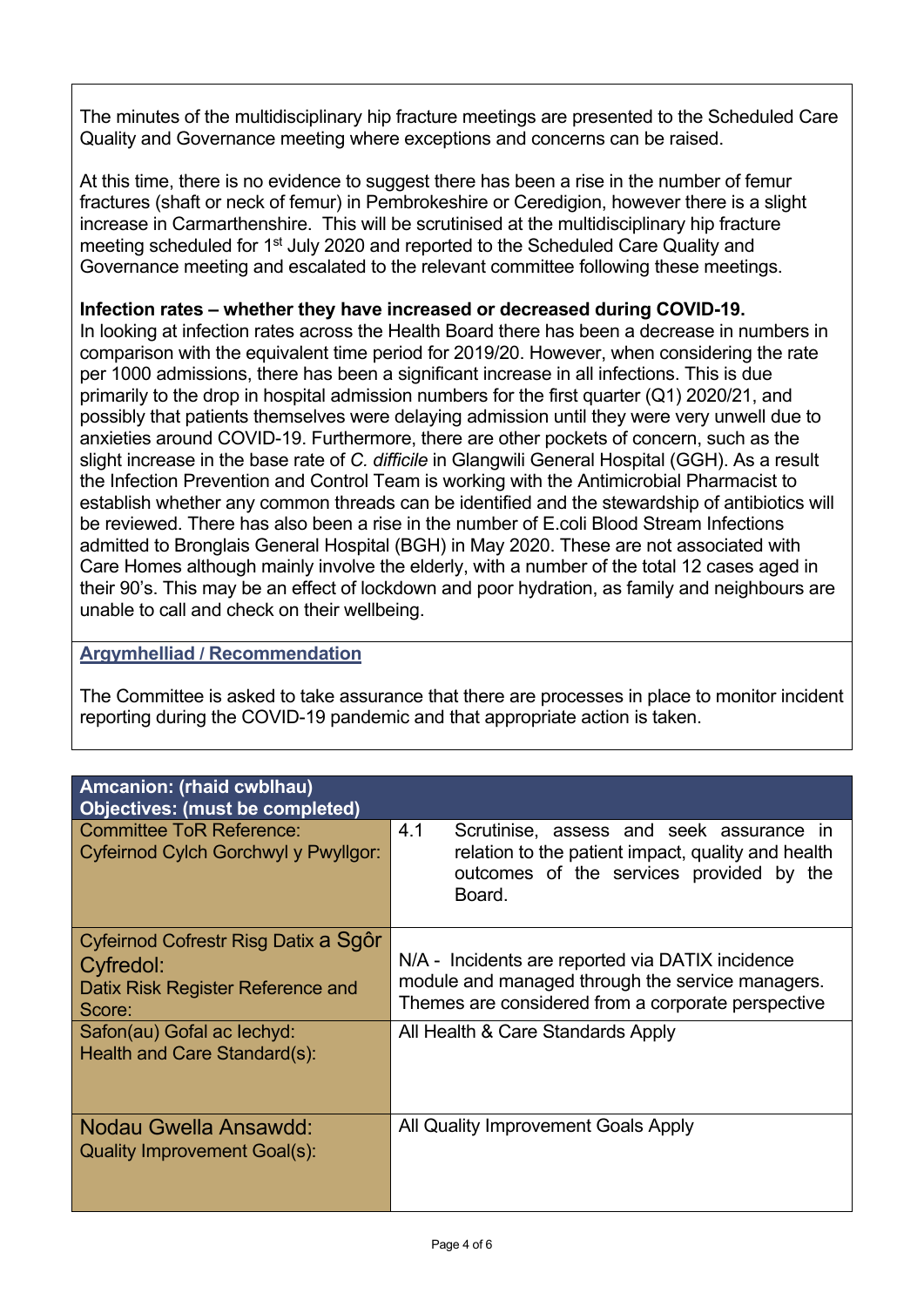| Amcanion Strategol y BIP:<br>UHB Strategic Objectives:                                                                                            | All Strategic Objectives are applicable |
|---------------------------------------------------------------------------------------------------------------------------------------------------|-----------------------------------------|
| <b>Amcanion Llesiant BIP:</b><br>UHB Well-being Objectives:<br><b>Hyperlink to HDdUHB Well-being</b><br><b>Objectives Annual Report 2018-2019</b> | 10. Not Applicable                      |

| <b>Gwybodaeth Ychwanegol:</b><br><b>Further Information:</b> |                                            |
|--------------------------------------------------------------|--------------------------------------------|
| Ar sail tystiolaeth:                                         | Datix,                                     |
| <b>Evidence Base:</b>                                        | <b>Quality Dashboard available on IRIS</b> |
| <b>Rhestr Termau:</b>                                        | Contained within the body of the report    |
| <b>Glossary of Terms:</b>                                    |                                            |
| Partïon / Pwyllgorau â ymgynhorwyd                           | N/A                                        |
| ymlaen llaw y Pwyllgor Ansawdd,                              |                                            |
| Diogelwch a Sicrhau Profiod:                                 |                                            |
| Parties / Committees consulted prior                         |                                            |
| to Quality, Safety and Experience                            |                                            |
| <b>Assurance Committee:</b>                                  |                                            |

| <b>Effaith: (rhaid cwblhau)</b><br>Impact: (must be completed) |                                                                                                                                |
|----------------------------------------------------------------|--------------------------------------------------------------------------------------------------------------------------------|
| <b>Ariannol / Gwerth am Arian:</b>                             | Better use of resources through integration of reporting                                                                       |
| <b>Financial / Service:</b>                                    | methodology                                                                                                                    |
| <b>Ansawdd / Gofal Claf:</b>                                   | Use of key metrics to triangulate and analyse data to                                                                          |
| <b>Quality / Patient Care:</b>                                 | support improvement                                                                                                            |
| <b>Gweithlu:</b>                                               | Development of staff through pooling of skills and                                                                             |
| <b>Workforce:</b>                                              | integration of knowledge                                                                                                       |
| Risg:                                                          | Integration of reporting methodology improves                                                                                  |
| <b>Risk:</b>                                                   | triangulation of data and therefore reducing risk                                                                              |
| <b>Cyfreithiol:</b><br>Legal:                                  | Integration of reporting methodology improves<br>triangulation of data and therefore reducing likelihood of<br>legal challenge |